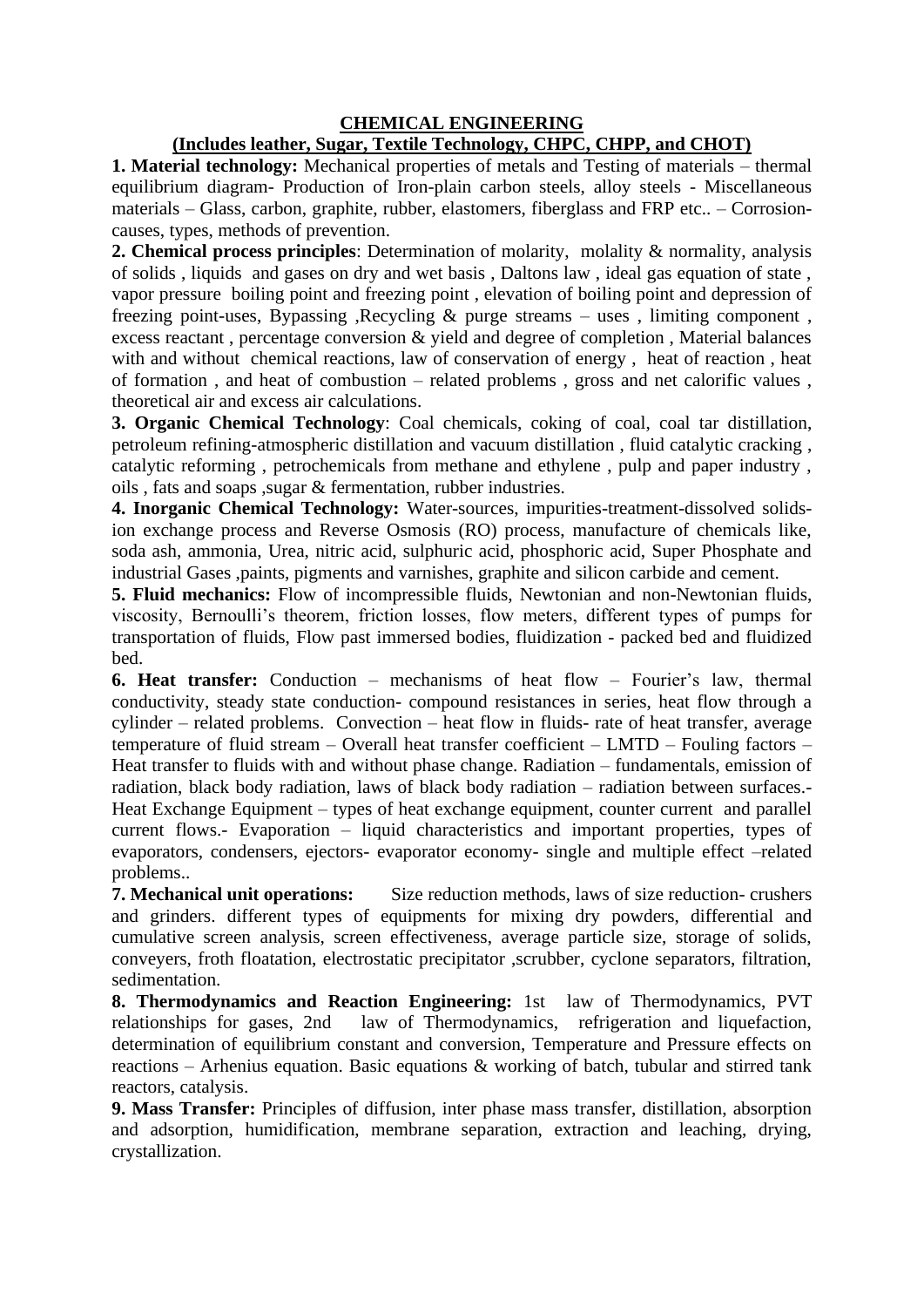**10. Instrumentation & process control:** Static and dynamic characteristics of an instrument-step input, linear input, sinusoidal inputs, measurement of temperature, pressure, vacuum, liquid levels and composition. process instrumentation, diagrams and process control, different types of controllers, concepts of DCS and PLC.

**11. Environmental Studies and Pollution Control Engineering:** Scope and importance of environmental studies, segments, Eco systems, bio diversity, water pollution, types, classification, treatment methods, air pollution, types, classification, analysis, control methods, solid waste management, sources, classification, disposal, pollution control in sugar, fertilizer & petroleum industries, legal aspects.

**12. Energy Technology & Plant Operation:** Classification of energy sources-Solid, Liquid, and Gaseous fuels – Combustion principles, Refractories, Furnaces - Blast Furnace, LD Converter - Nuclear Energy, Solar Energy, Wind Energy and Bio-Energy – Energy Conservation - Industrial Hazards and Prevention -Safety and first Aid

| <b>UNIT NO</b> | <b>TOPICS</b>                                      | <b>MARKS</b> |
|----------------|----------------------------------------------------|--------------|
|                | <b>Material technology</b>                         | 06           |
| Н              | <b>Chemical process principles</b>                 | 09           |
| HН             | <b>Organic Chemical Technology</b>                 | 08           |
| IV             | <b>Inorganic Chemical Technology</b>               | 08           |
| V              | <b>Fluid mechanics</b>                             | 09           |
| VI             | <b>Heat transfer</b>                               | 10           |
| VII            | <b>Mechanical unit operations</b>                  | 08           |
| VIII           | <b>Thermodynamics and Reaction Engineering</b>     | 10           |
| IX             | <b>Mass Transfer</b>                               | 09           |
| X              | <b>Instrumentation &amp; process control</b>       | 08           |
| XI             | <b>Environmental Studies and Pollution Control</b> | 08           |
|                | <b>Engineering</b>                                 |              |
| XН             | <b>Energy Technology &amp; Plant Operation</b>     | 07           |
| <b>Total</b>   |                                                    | 100          |

## **Number of Questions to be set Unit wise Chemical Engineering**

## **MODEL QUESTIONS FOR CHEMICAL ENGINNEERING**

- 1. Cast iron is a \_\_\_\_\_\_\_\_\_\_\_\_ material.
	- 1)Malleable
	- 2) Ductile
	- 3) Tough
	- 4) Brittle.
- 2. The average molecular weight of air is
	- 1)20
	- 2) 24
	- 3) 29
	- 4) 80
- 3. In which of the following process, temperature is constant 1)Isobaric